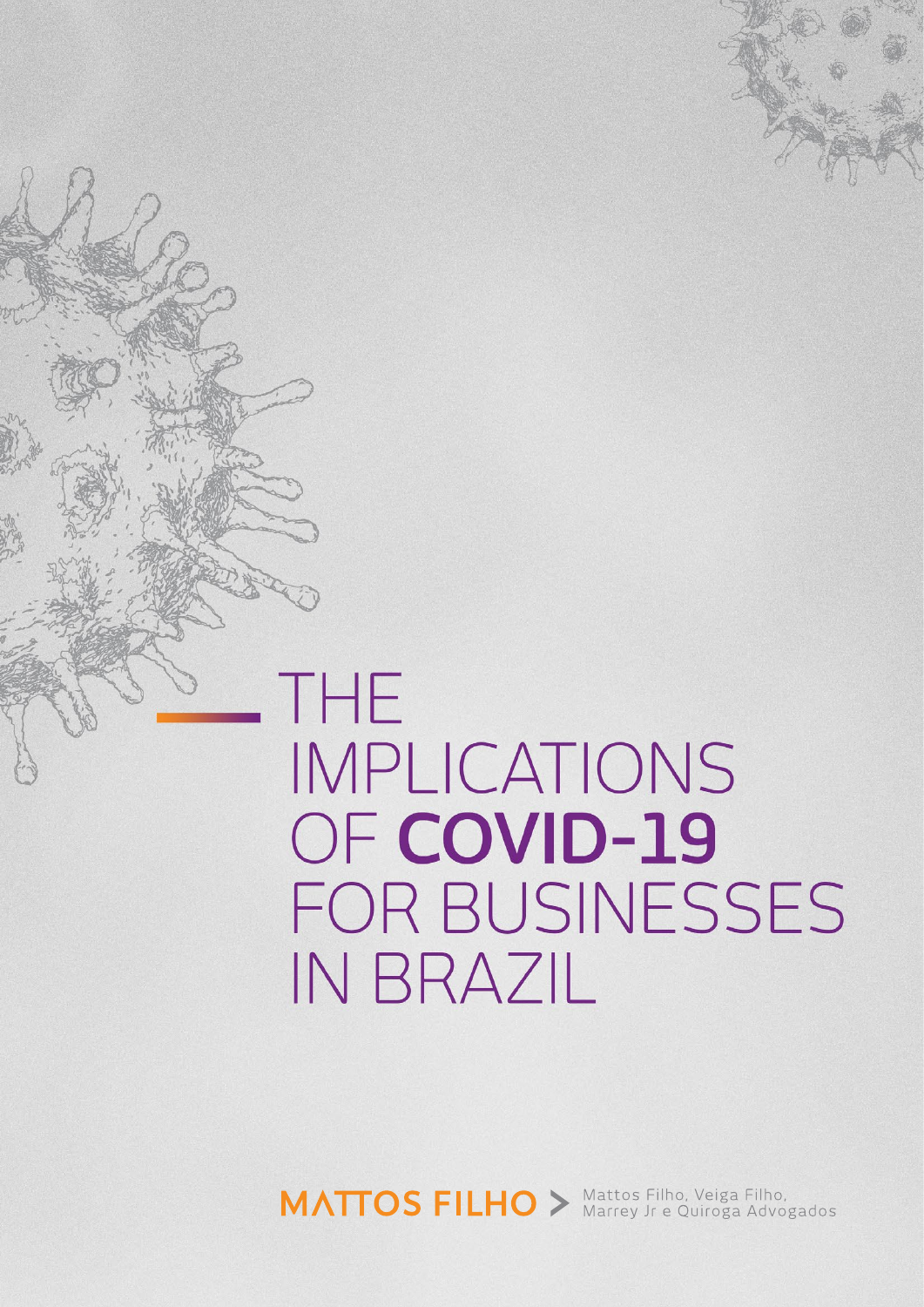### **Introduction**

### **The Covid-19 pandemic is having a profound** impact on the Brazilian economy.

Hitting Brazil at a time when the economy was showing signs of recovery, the Covid-19 spread may eliminate the prospects of growth for Brazil in 2020 altogether. More importantly, government measures to contain the spread of the virus risk are drastically changing the reality of many businesses. In this article, we outline the changes in the following key areas: health, contracts, labor and employment, and tax. The topic is very dynamic and new developments will continue to happen at a fast pace, so we plan to update this article over the next several weeks as necessary.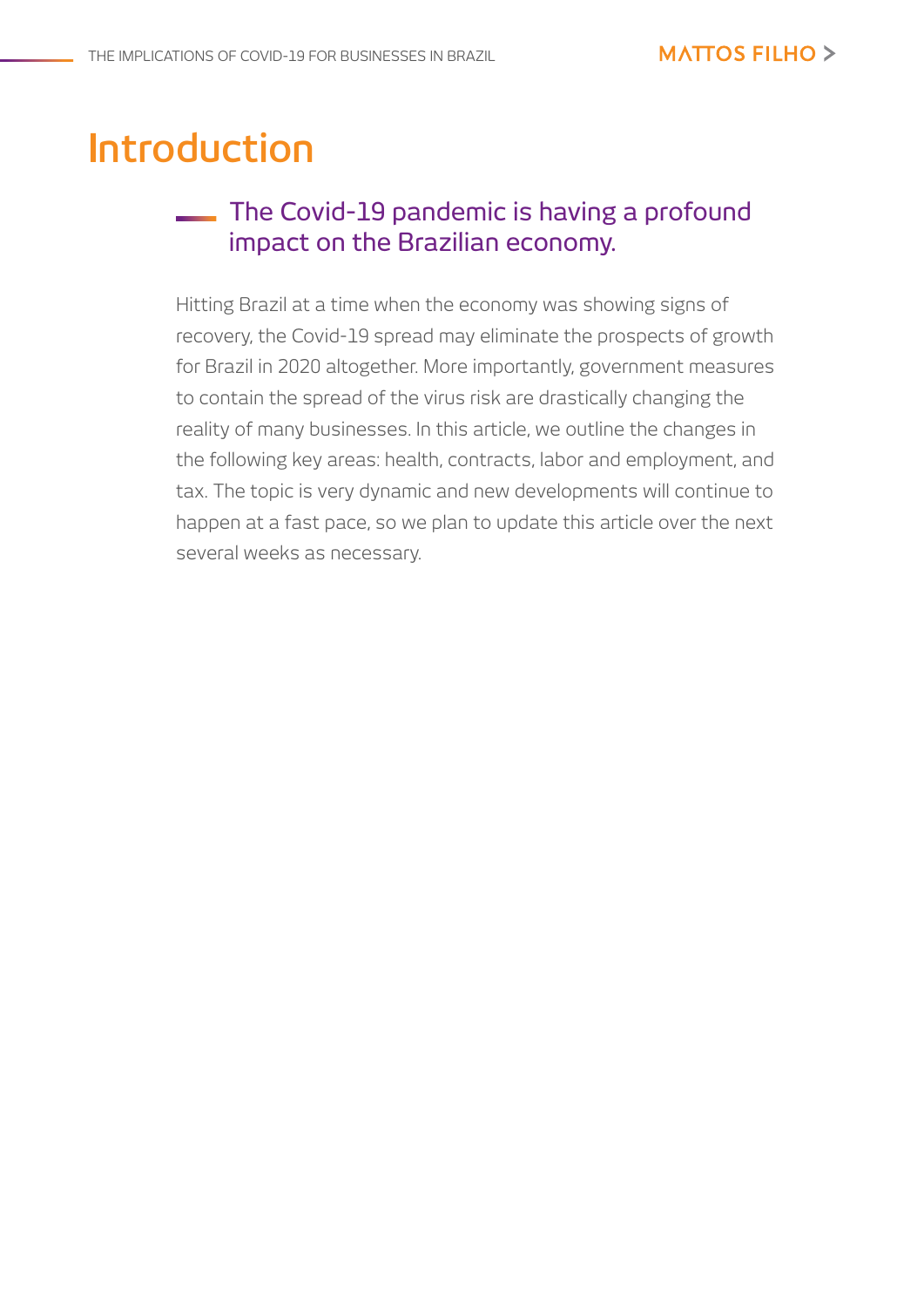### **Health**

The federal government has formally declared a state of calamity in Brazil, which is meant to enable the undertaking of measures otherwise not available to it, including incurring in expenditures in excess of the 2020 budget in order to fight the Covid-19 outbreak. In addition, the government has issued a list of activities and services deemed essential, i.e., they may continue to be normally developed during the Covid-19 outbreak (although not exempted from complying with applicable health recommendations and/or determinations).

Further, the federal government has introduced several measures that are impacting businesses. Based on new legislation, the federal government may impose periods of isolation and quarantine, the compulsory performance of medical examinations, and restrictions on immigration. Any person with Covid-19-related symptoms must self-quarantine and follow medical prescriptions. Failure to do so may result in fines and even imprisonment.

States and municipalities are introducing similar, and sometimes more restrictive measures. For example, the São Paulo State, which is the most affected state by the Covid-19 outbreak so far, has determined quarantine from March 24 to April 7, in which period several activities

are restricted. In addition, São Paulo State has issued a decree providing the following: (i) recommendation that private establishments such as theatres, cinemas and gyms be closed for up to 30 days, (ii) the closure of museums, libraries, theaters and cultural centers maintained by the State of São Paulo for up to 30 days, (iii) home office for state employees over 60 years old, except for those working in the areas of public safety and health, and (iv) the closure of elderly centers for 60 days.

Another significant development relates to telemedicine, which used to be prohibited in Brazil (save for certain exceptions) and now is being used to address the Covid-19 crisis. A new regulation permits pre-clinical support, medical examination and diagnosis, as well as the issuance of prescriptions in cases of Covid-19-related symptoms.

In order to cope with the shortage of supplies, the federal government may authorize the importation of medical equipment and products without the applicable regulatory approvals. In addition, the federal government may temporarily procure goods and services required to fight the Covid-19 outbreak without observing the bidding process contemplated in the relevant public procurement laws. Several other states and municipalities are adopting similar legislation concerning public procurement.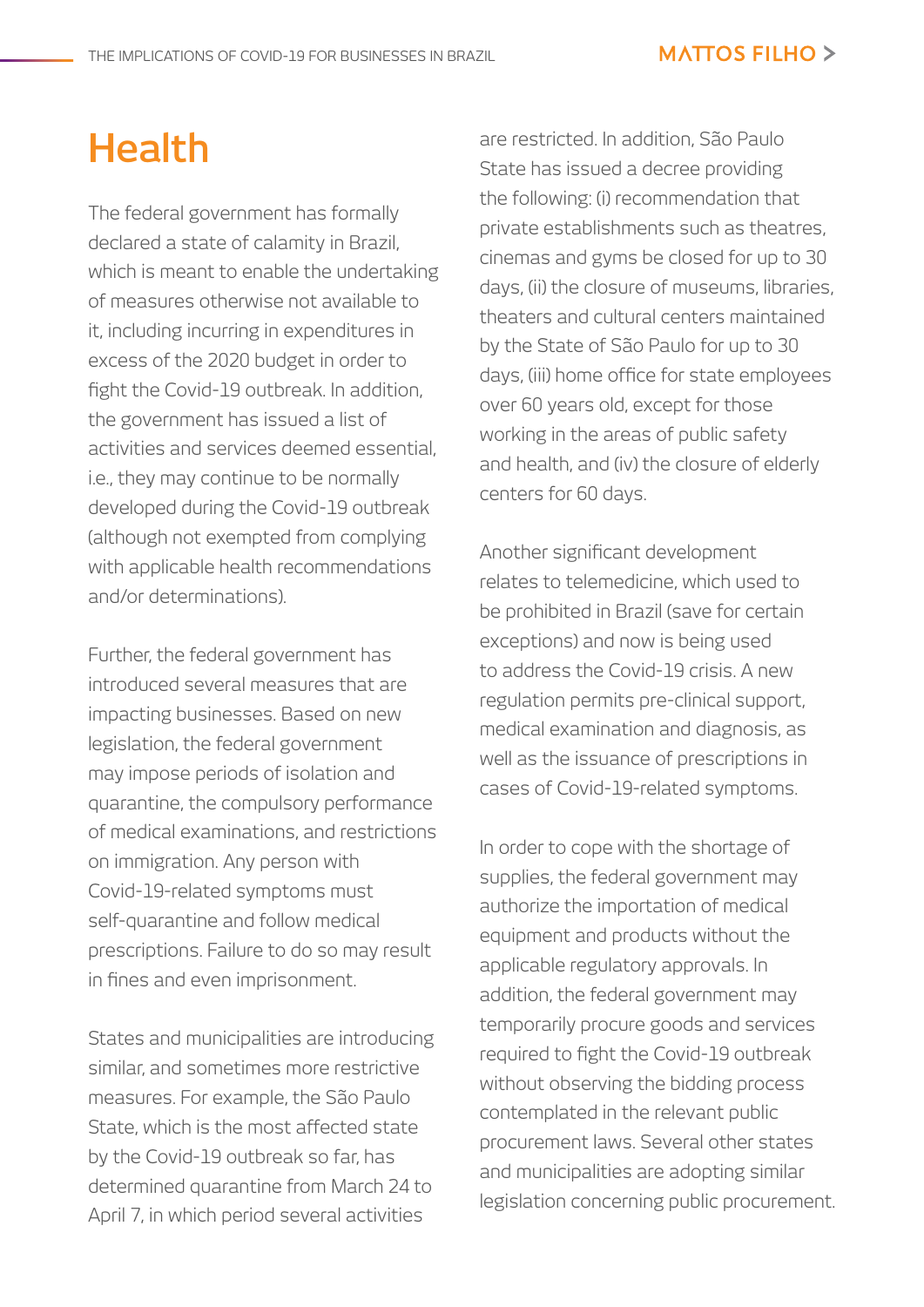### **Contracts**

Many businesses are looking to review, modify and even terminate their contracts as a way to reduce cost and navigate this period of crisis. Therefore, it comes as no surprise that in Brazil, as in the rest of the world, the law on force majeure and acts of God is being carefully examined. The question is whether the Covid-19 pandemic qualifies as an event of force majeure or an act of God that could justify changes in the economic substance of contracts and/ or their termination. Brazilian courts have not yet provided a clear response to this question, but will likely do so as the crisis continues.

The general rules related to force majeure and acts of God are found in the Brazilian Civil Code. However, depending on the type of contract, other laws may apply (e.g., the Brazilian Consumer Code applies to contracts with consumers, and the Labor Code applies to contracts with employees).

Under the Brazilian Civil Code, force majeure and acts of God are generally defined as events beyond a party's control or diligence that make it impossible for the party to comply with a certain contractual obligation. Unless the debtor has expressly undertaken liability for force majeure and act of God

events, no liability should arise when such events materialize. In order to qualify as force majeure, three elements must be shown: (i) an unforeseeable event, (ii) the event is beyond the control of the party arguing force majeure, and (iii) the event makes it impossible for the party to perform its contractual obligations. According to case law, the requirement of an unforeseeable event does not apply to acts of God, since in such cases the event is typically inevitable, even if it can be foreseen. Moreover, most Brazilian legal scholars typically associate an act of God with a natural occurrence or an event derived from the force of nature, such as storms, inundations or earthquakes. Force majeure, on the other hand, is generally attributed to human action (e.g., war).

Parties to commercial contracts are free to negotiate the terms of their force majeure and act of God provisions, and Brazilian courts will generally be guided by them. Under Brazilian law, parties may allocate liabilities relating to force majeure and act of God as they see fit in their commercial contracts. Courts will apply the provisions of the Brazilian Civil Code to the extent that a commercial contract does not address the issue, or does so in an incomplete fashion.

Besides force majeure and act of God, Brazilian law contemplates other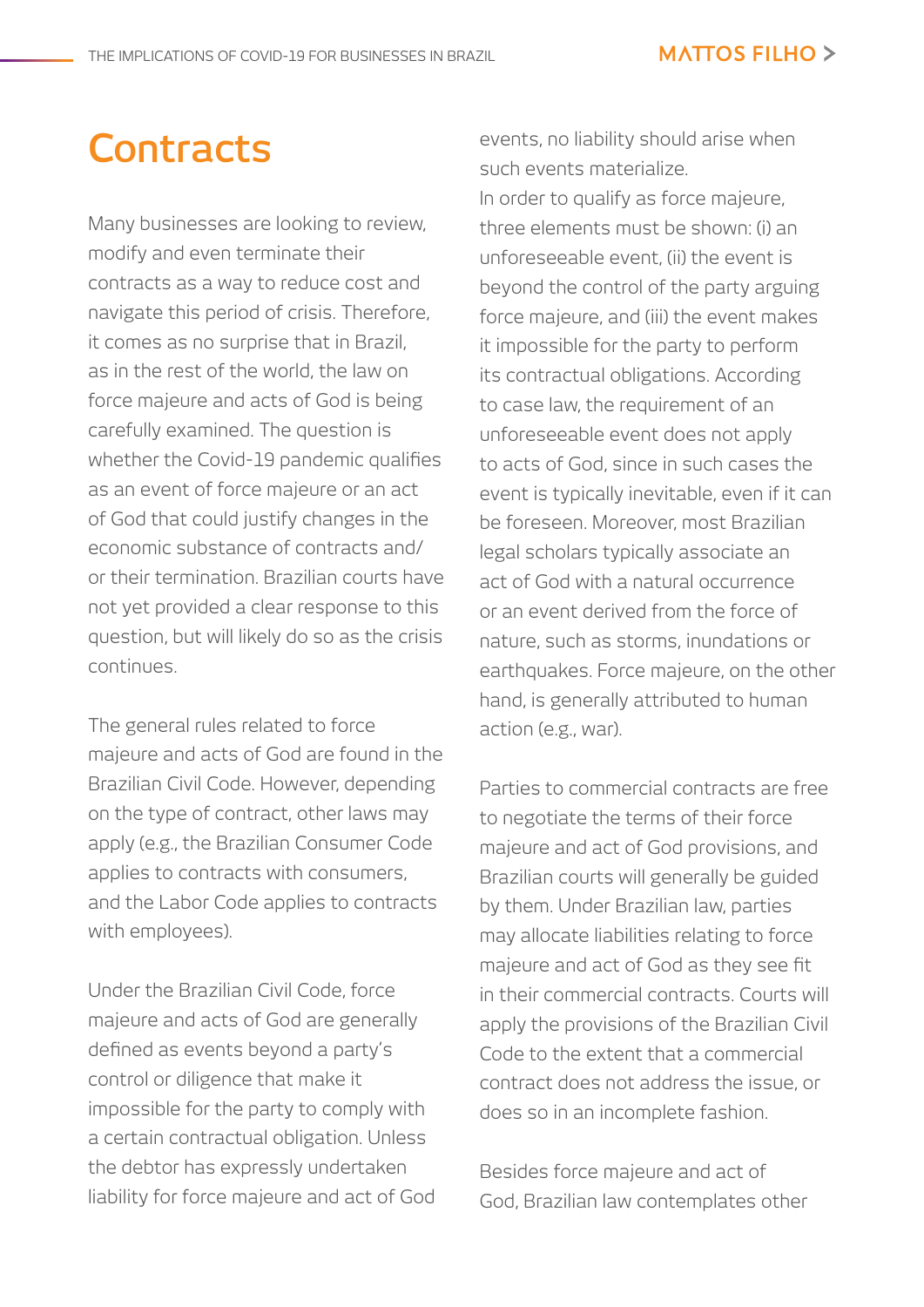provisions that may be used to avoid the performance of contractual obligations. Under the Brazilian Civil Code, parties to a commercial contract may rely on the doctrines of (i) impossibility of the contract, (ii) unpredictability and excessive burden of the contract, and (iii) exception of the breach of contract.

Impossibility of the contract: Service contracts may be terminated if it becomes impossible to fulfill them. According to case law, financial difficulties or economic hardship do not give rise to the application of this doctrine.

#### Unpredictability and excessive burden

of contract: In a long term commercial contract, when the performance of the contract becomes excessively burdensome to one of the parties and/ or gives rise to excessive gains to the other party due to extraordinary and unpredictable events, the party experiencing excessive burden may request termination of the contract or changes to its terms so as to make fulfillment of the contract commercially viable.

#### Exception of the breach of contract:

one of the contracting parties may claim the suspension of the duty to perform its obligations and even the termination of the contract if the other party fails to perform its contractual obligations.

 As noted, the federal government, states and municipalities have been introducing legislative and regulatory measures to address the Covid-19 crisis. Such measures may affect commercial contracts, especially those in regulated industries and/or those having the government as one of the contracting parties. As new measures are introduced at a fast pace, it is important to always look for any new measures that may affect the analysis of commercial contracts.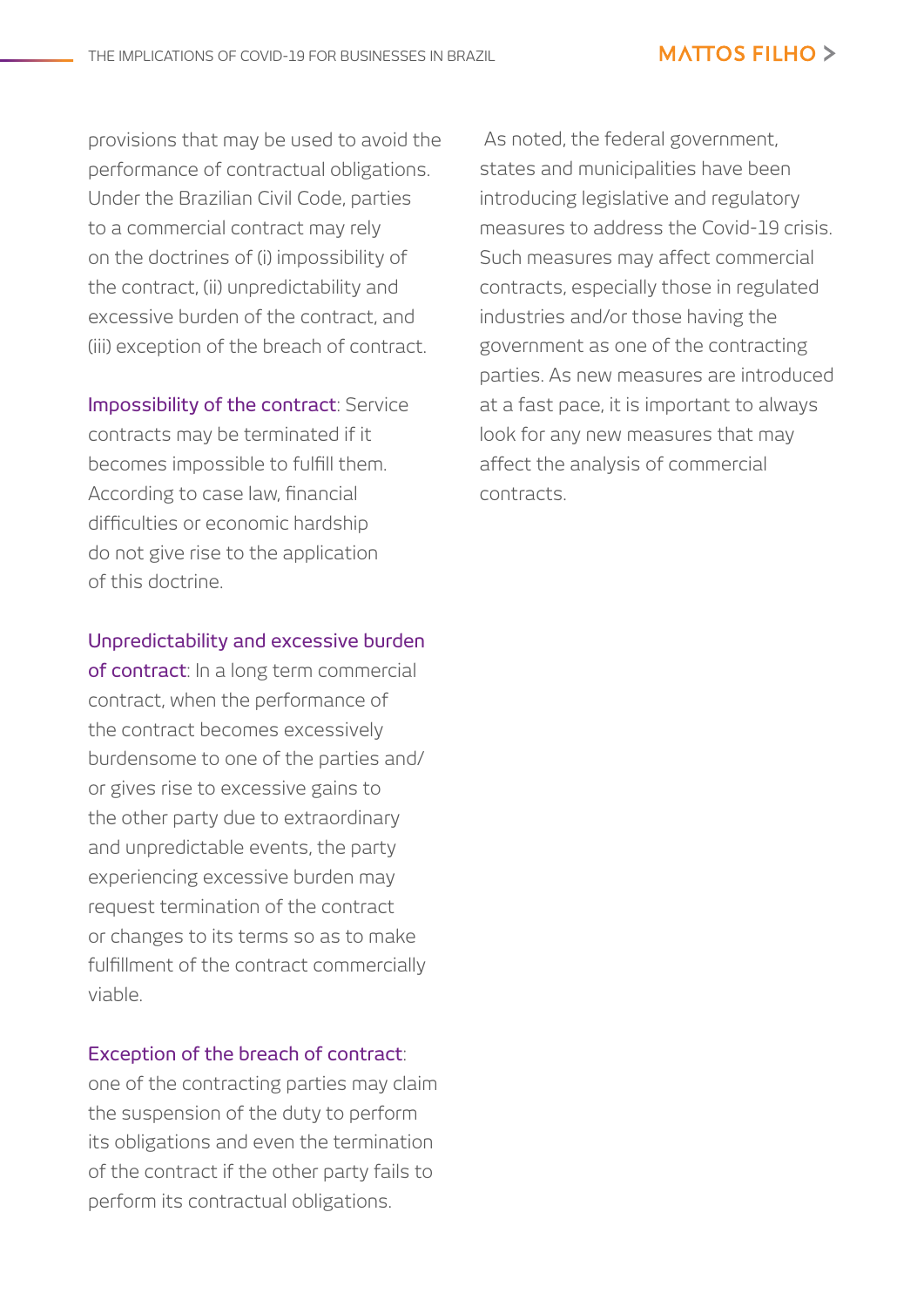#### **MATTOS FILHO >**

### **Labor and Employment**

Several questions arise in the area of labor and employment, and the government has been introducing legislative changes that may change the answers. Thus far, the questions relate mainly to the possibility of employers changing the relationship with employees in order to (i) create a remote work policy, (ii) put employees on unpaid leave, and (iii) require that employees use vacation time during the outbreak. Below we answer each of these questions separately.

There are no rules preventing an employer from requiring employees to work remotely or from home during the Covid-19 outbreak. This being said, the employer may be subject to a collective bargaining agreement containing provisions on this topic, in which case the employer should review to what extent such provisions may restrict the ability to require employees to work remotely or from home during the Covid-19 outbreak. Assuming that no such provisions exist and/or do not impose any restrictions, the employer may introduce a remote work or home office policy. Ideally, this should be done by way of an agreement with the

employees. The agreement should make reference to the Covid-19 crisis and state that the employee should work from home and/or remotely until the crisis is over and the employee is asked to return to the employer's premises.

On the other hand, there are restrictions on putting employees on unpaid leave for limited periods of time during the Covid-19 outbreak. If the employees are able to work and if the employer continues to develop its economic activities, the employer has no right to put its employees on unpaid leave. Even if the Covid-19 outbreak is considered within the legal labor concept of force majeure, the employer may only reduce salaries by means of a collective bargaining agreement signed with the employees and having the approval of the respective Union. If an employer decided unilaterally to put employees on unpaid leave for more than 30 consecutive days, this may be interpreted by the courts as dismissal leading to mandatory severance payment and possible moral damages compensation.

Brazilian labor law provides certain rules on unpaid leave that must be observed in any collective bargaining agreement, including, for example, a maximum period of five months for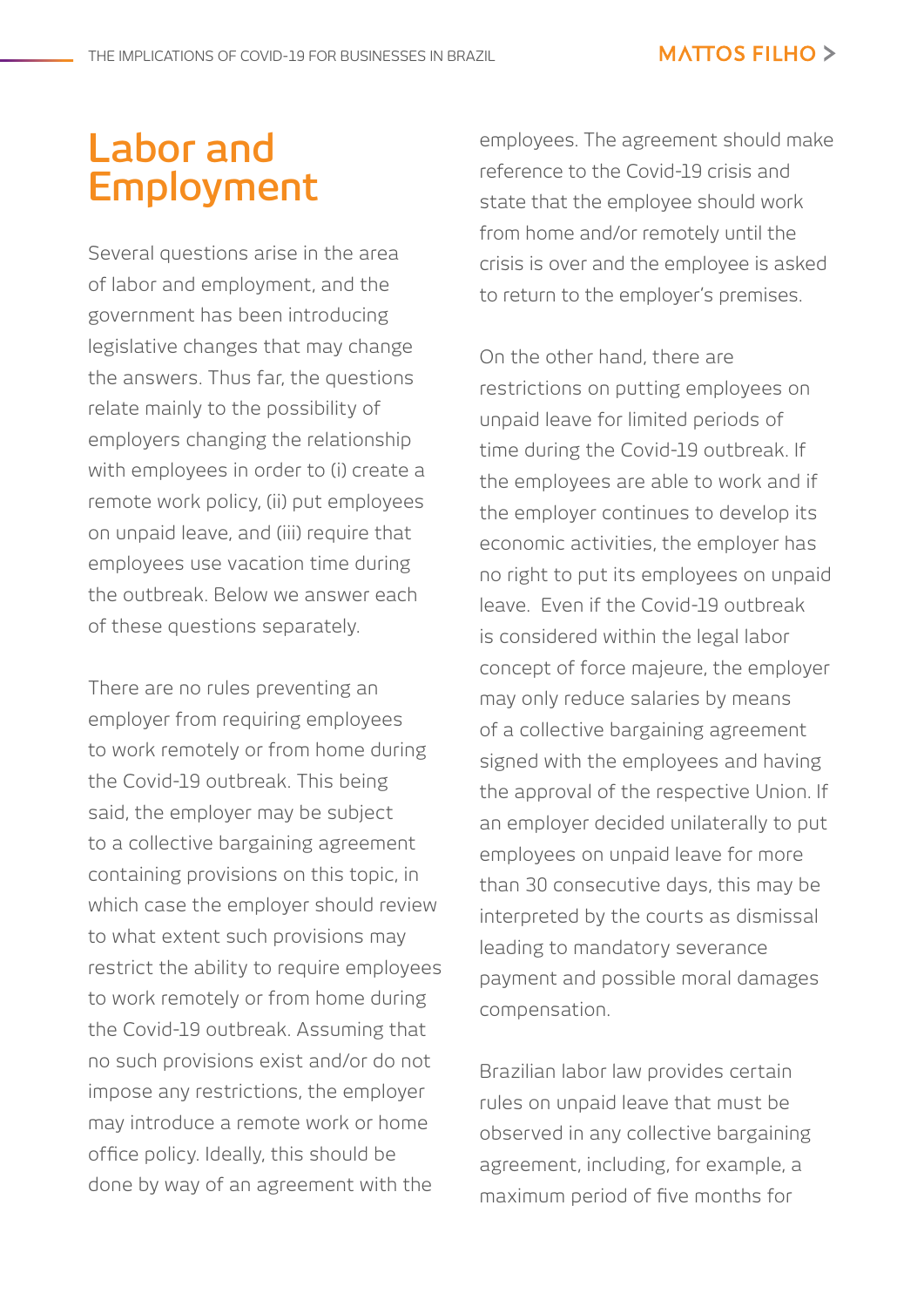#### **MATTOS FILHO >**

the unpaid leave, and the granting of certain benefits to the employees.

Finally, if the employee is able to work (i.e., if he or she is not ill or quarantined due to the risk Covid-19 contamination), the employer may determine that the employee take vacation individually or on a collective vacation basis, provided that all applicable legal requirements are met by the employer.

During the Covid-19 crisis, the government continues to introduce measures to enhance the flexibility of labor relations, including, for example, the possibility of the employer converting overtime hours into vacation time, as well as postponing payments to the government's unemployment fund. It is likely that additional measures will be taken in order to provide employers with greater flexibility in the revision of the relationship with employees at this time of crisis.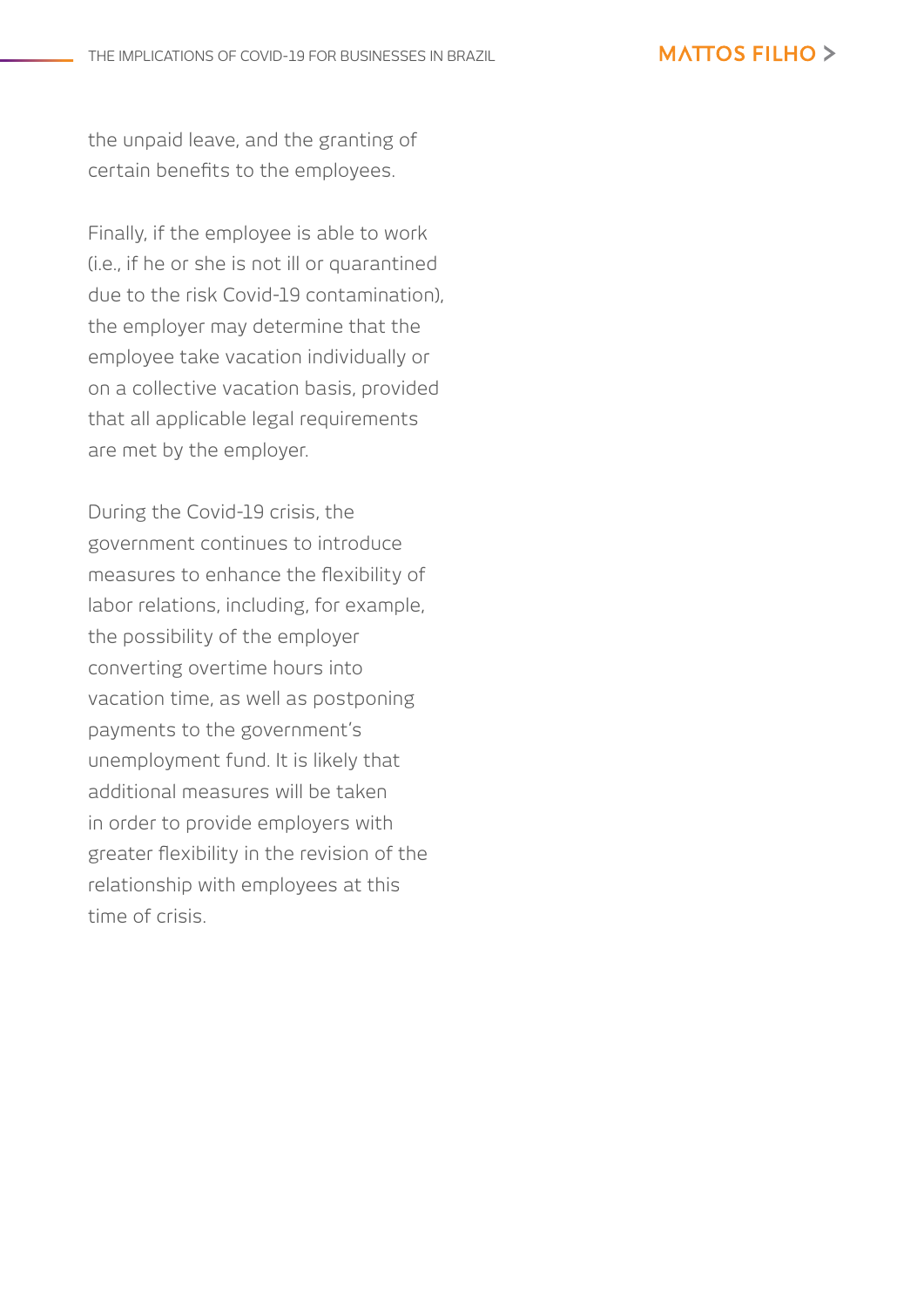#### **MATTOS FILHO >**

## **Tax**

Tax litigation is more common in Brazil than other countries, and is often used by businesses to reduce their tax liabilities. The Covid-19 outbreak is leading many businesses to review whether they can reduce and/or defer their tax obligations in Brazil, and litigation (either through administrative proceedings or before the courts) may be a suitable means to achieve these goals.

In parallel, the federal government, states and municipalities are taking practical measure to provide tax relief to businesses. These include, for example, (i) the suspension or deferral of tax collection proceedings, (ii) the possibility of reaching settlements in tax disputes pursuant to which tax debts may be paid in reduced monthly installments, and (iii) the postponement of certain tax due dates.

Finally, all levels of government are contemplating legislative changes in order to reduce the tax burden on businesses operating in Brazil. Among those already implemented is the reduction or suspension of taxes due on the importation of medical equipment and supplies needed to fight the Covid-19 outbreak.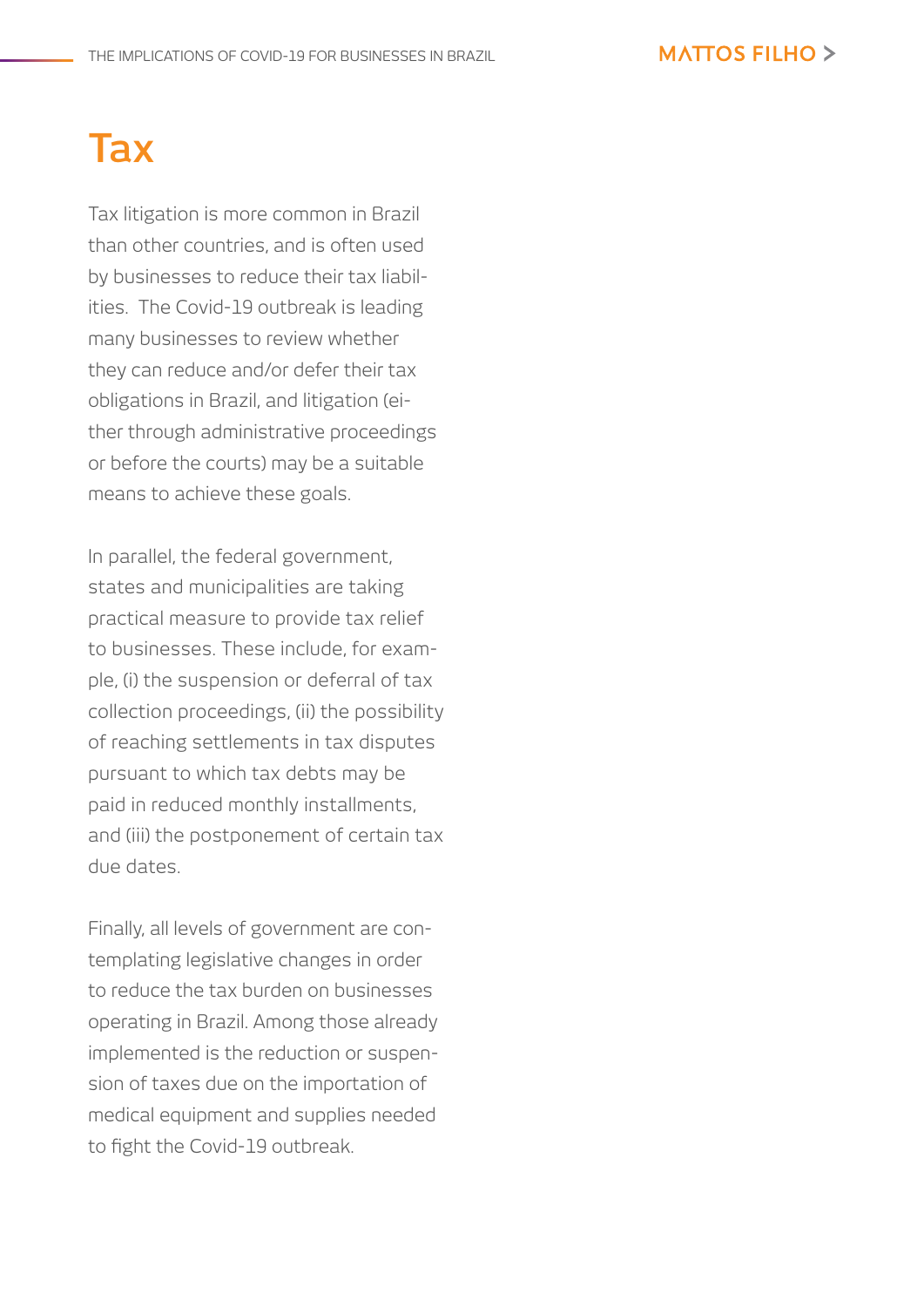### **Concluding remarks**

As noted in the introduction, the Covid-19 pandemic is developing rapidly, which is causing governments to constantly review their measures to mitigate the crisis. Brazil is no exception. In addition to the above areas, we may see changes in areas such as insolvency law, capital markets, finance and regulatory, to name a few. We will continue to monitor developments closely, and will update this article as necessary.